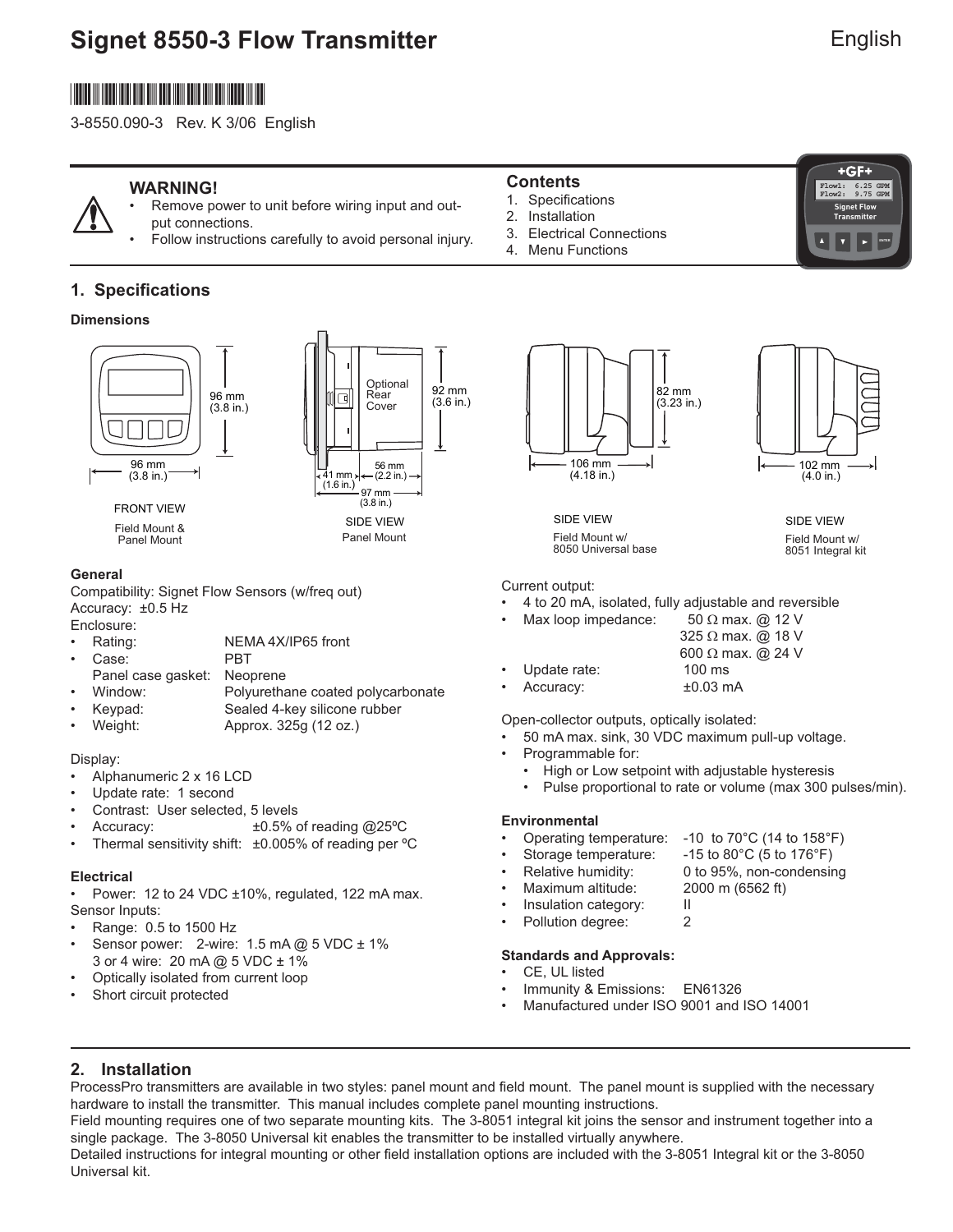#### **2.1 Panel Installation**

- 1. The panel mount transmitter is designed for installation using a 1/4 DIN Punch. For manual panel cutout, an adhesive template is provided as an installation guide. Recommended clearance on all sides between instruments is 1 inch.
- 2. Place gasket on instrument, and install in panel.
- 3. Slide mounting bracket over back of instrument until quick-clips snap into latches on side of instrument.
- 4. To remove, secure instrument temporarily with tape from front or grip from rear of instrument. DO NOT RELEASE.

Press quick-clips outward and remove.

### **3. Electrical Connections**

**Caution:** Failure to fully open terminal jaws before removing wire may permanently damage instrument.

Wiring Procedure

- 1. Remove 0.5 0.625 in. (13-16 mm) of insulation from wire end.
- 2. Press the orange terminal lever downward with a small screwdriver to open terminal jaws.
- 3. Insert exposed (non-insulated) wire end in terminal hole until it bottoms out.
- 4. Release orange terminal lever to secure wire in place. Gently pull on each wire to ensure a good connection.

Wiring Removal Procedure

- 1. Press the orange terminal lever downward with a small screwdriver to open terminal jaws.
- 2. When fully open, remove wire from terminal.



**2 1**

gasket panel

**Output <sup>+</sup> System Pw<sup>r</sup> Loop - System Pw<sup>r</sup> <sup>4</sup>**

**Sensr Gn<sup>d</sup> (SHIELD) Sensr IN (RED) Sensr V+ (BLACK) 5**

latch

呗

**Panel Mount Installation Detail**

quick-clips

terminals

mounting bracket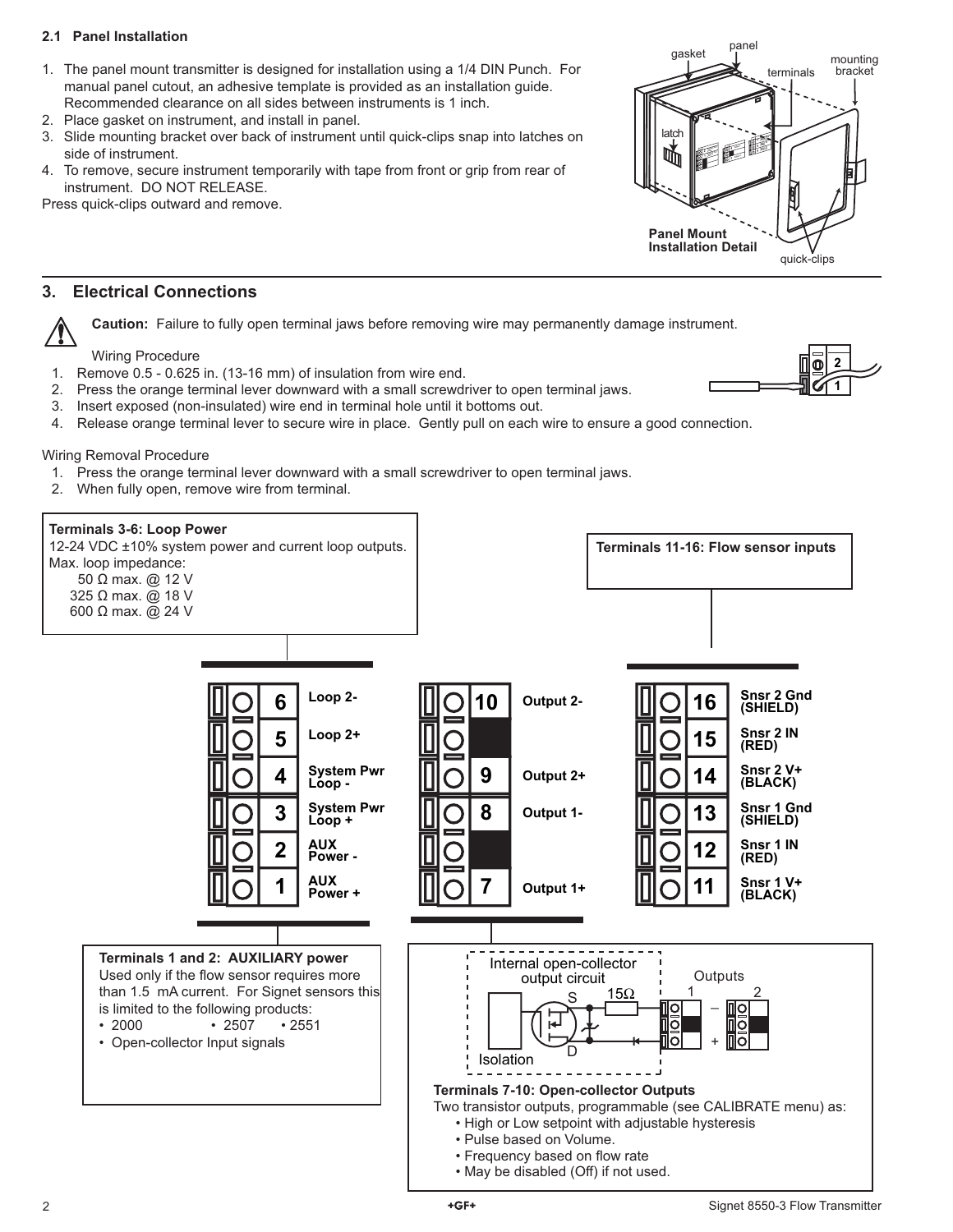#### **3.1 System Power/Loop Connections**

Stand-alone application, no current loop used





Example: Two transmitters connected to PLC/Recorder with separate power supply



#### **Auxiliary Power Note:**

Auxiliary power is necessary for flow sensors that require more than 1.5 mA of current. This includes the following Signet flow sensors: 2000, 2507, 2551 and all Open Collector signal inputs

#### **3.2 Sensor Input Connections**

#### **Wiring Tips:**

- Do not route sensor cable in conduit containing AC power wiring. Electrical noise may interfere with sensor signal.
- Routing sensor cable in grounded metal conduit will help prevent electrical noise and mechanical damage.
- Seal cable entry points to prevent moisture damage.
- Only one wire should be inserted into a terminal. Splice double wires outside the terminal.

**Terminals**



Maximum cable length is 200 ft. for 515/8510-XX, 525, 2517 and any sinusoidal flow signal.



Maximum cable length is 1000 ft. for 2536/8512-XX, 2540/2541, vortex, and any open-collector flow signal.

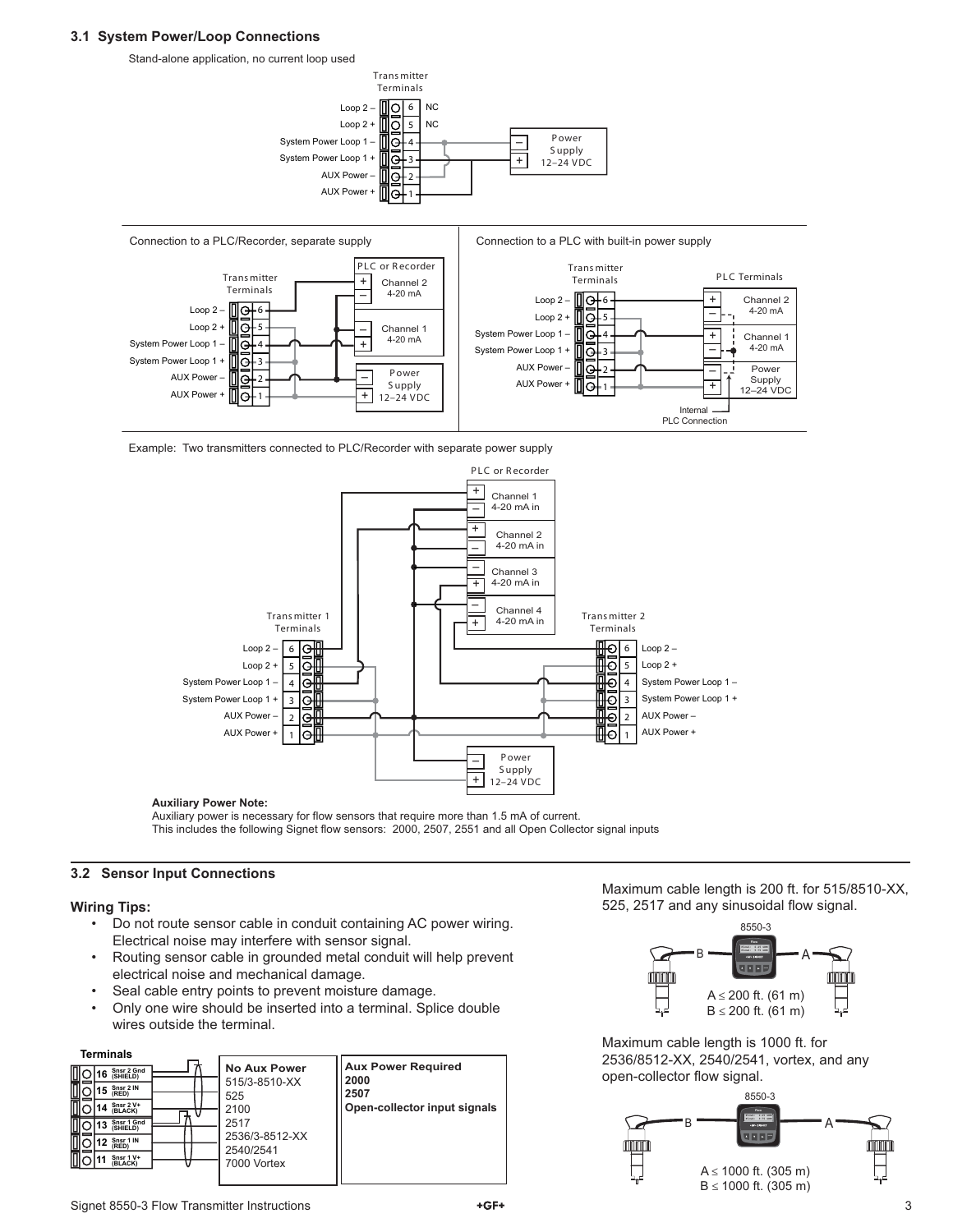#### **3.3 Open Collector Output**

The Open collector output can be used as a switch that responds when the flow rate moves above or below a setpoint, or it can be used to generate a pulse that is relative to the flow volume or to the flow rate.

#### **• Low**

Output triggers when the flow rate is less than the setpoint. The output will relax when the flow rate moves above the setpoint plus the hysteresis value.

#### **• High**

Output triggers when the flow rate is greater than the setpoint. The output will relax when the flow rate drops below the setpoint plus the hysteresis value.

#### **• Frequency**

Output is a pulse stream that is based on the input flow sensor signal. Set for 1 (input frequency = output frequency). Set for even numbers (2, 4, 6, 8, . . . . 254 maximum) to scale output frequency.

#### **• Pulse**

Output is a pulse based on the volume of fluid that passes the sensor. Set any value from 0.0001 to 99999.

The output may be disabled (Off) if not used.

## **VIEW menu**

- During normal operation, ProcessPro displays the VIEW menu.
- When editing the CALIBRATE or OPTIONS menus, ProcessPro will return to the VIEW menu if no activity occurs for 10 minutes.
- To select a VIEW display, press the UP or DOWN arrow keys. The selections will scroll in a continuous loop.
- Changing the VIEW display does not interrupt system operations.
- No key code is necessary to change display selection.
- Output settings cannot be edited from the VIEW menu.





## **View Menu**

| .                       |                                                                            |  |
|-------------------------|----------------------------------------------------------------------------|--|
| <b>Display</b>          | <b>Description</b>                                                         |  |
| Flow1: 123.4 GPM        | Monitor the flow rate of Channel 1 and Channel 2 simultaneously.           |  |
| $ $ Flow $2:$ 567.8 GPM | This is the permanent view display.                                        |  |
| Delta Flow:             | Monitor the delta flow rate (Channel 1 rate - channel 2 rate = Delta Flow) |  |
| 10.5 GPM                | This is a permanent display.                                               |  |



**All of the displays below are temporary. After ten minutes the display will return to the permanent display.**

| Tot1: 1234567.8<br>Tot2: 123456.78> | Monitor channel 1 and channel 2 Resettable Totalizers. Press the RIGHT<br>ARROW key to reset the totalizer. If Reset is locked, you must enter Key<br>Code, Lock or Unlock function is in OPTIONS menu. |
|-------------------------------------|---------------------------------------------------------------------------------------------------------------------------------------------------------------------------------------------------------|
|                                     |                                                                                                                                                                                                         |
| Perm1: 1234567.8<br>Gallons         | Monitor channel 1 Permanent Totalizer value.                                                                                                                                                            |
|                                     |                                                                                                                                                                                                         |
| Perm2: 123456.78<br>Gallons         | Monitor channel 2 Permanent Totalizer value.                                                                                                                                                            |
|                                     |                                                                                                                                                                                                         |
|                                     |                                                                                                                                                                                                         |
| Loop 1 Output:<br>12.00 mA          | Monitor the 4-20 mA Loop 1 output.                                                                                                                                                                      |
|                                     |                                                                                                                                                                                                         |
| Loop 2 Output:<br>$12.00$ mA        | Monitor the 4-20 mA Loop 2 output.                                                                                                                                                                      |
|                                     |                                                                                                                                                                                                         |
| Last CAL:<br>$04 - 20 - 06$         | Monitor date for scheduled maintenance or date of last calibration.<br>(See description in Calibrate Menu.)                                                                                             |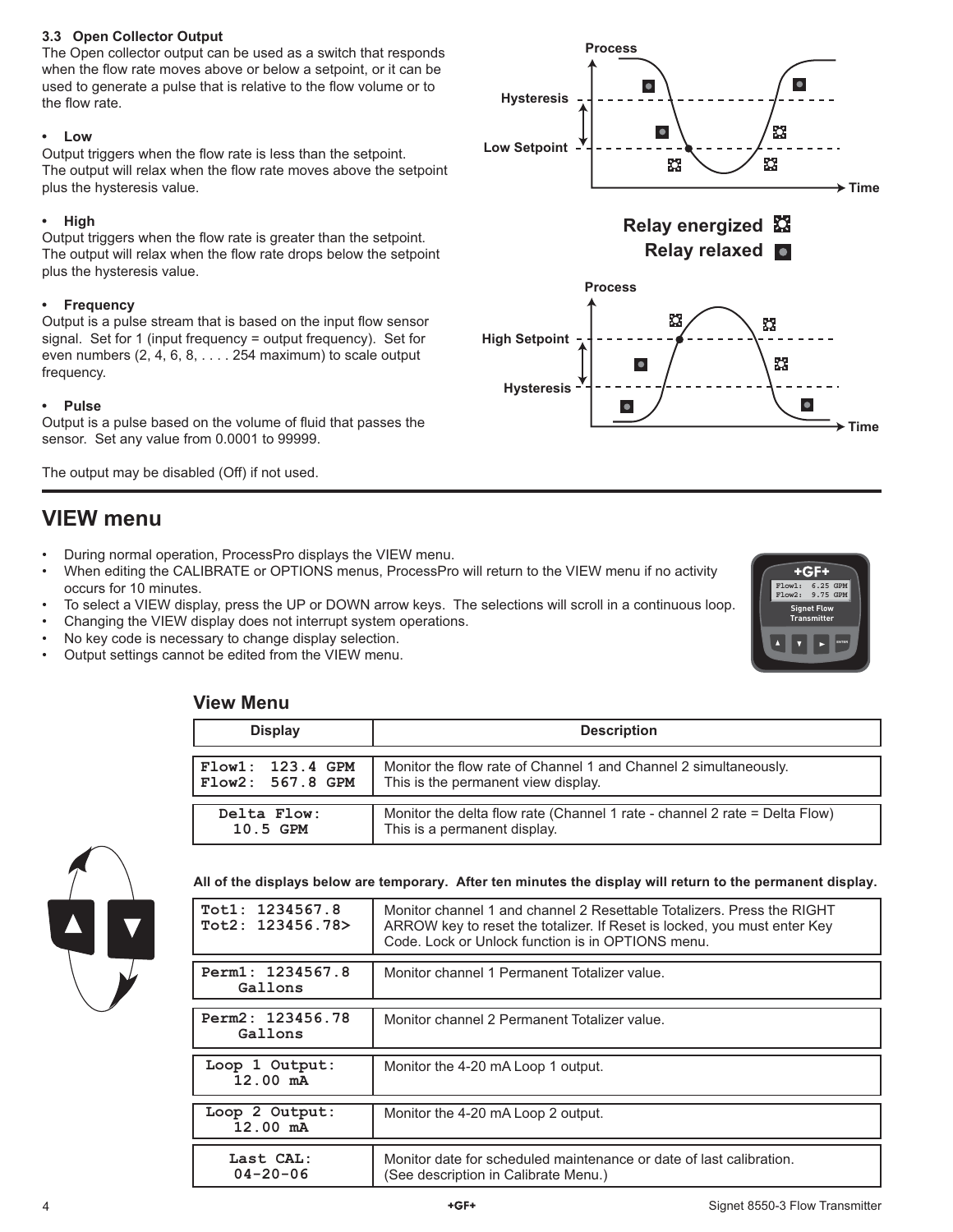## **ProcessPro Editing Procedure:**

### **Step 1. Press and hold ENTER key:**

- 2 seconds to select the CALIBRATE menu.
- 5 seconds to select the OPTIONS menu.
- **Step 2. The Key Code is UP-UP-UP-DOWN keys in sequence.**
	- After entering the Key Code, the display will show the first item in the selected menu.
- **Step 3. Scroll menu with UP or DOWN arrow keys.**
- **Step 4. Press RIGHT ARROW key to select menu item to be edited.** • The first display element will begin flashing.
- **Step 5. Press UP or DOWN keys to edit the flashing element.** • RIGHT ARROW key advances the flashing element.

**Step 6. Press ENTER key to save the new setting and return to Step 3.**

#### **Notes on Step 1:**

- The View Menu is normally displayed.
- The CALIBRATE and OPTIONS menus require a KEY CODE.

#### **Notes on Step 2:**

If no key is pressed for 5 minutes while display is showing "Enter Key Code", the display will return to the VIEW menu.

> **GPM > Flow1 Units:**



#### **Notes on Steps 3 and 4:**

• Refer to pages 6 and 7 for complete listing of menu items and their use.

• From the Step 3 display, pressing the UP and DOWN keys simultaneously will return the display to the VIEW menu.

• If no key is pressed for 10 minutes, display will also return to the VIEW menu.



#### **Notes on Steps 5 and 6:**

- All output functions remain active during editing.
- Only the flashing element can be edited.
- RIGHT ARROW key advances the flashing element in a continuous loop.
- Edited value is effective immediately after pressing ENTER key.
- If no key is pressed for 10 minutes unit will restore the last saved value and return to step 3.
- Step 6 (pressing ENTER key) always returns you to Step 3.
- Repeat steps 3-6 until all editing is completed.

## **Step 5: Made an Error?**

Press the UP and DOWN keys simultaneously while any element is flashing. This will recall the last saved value of the item being edited and return you to Step 3.





 **19.00 GPM >**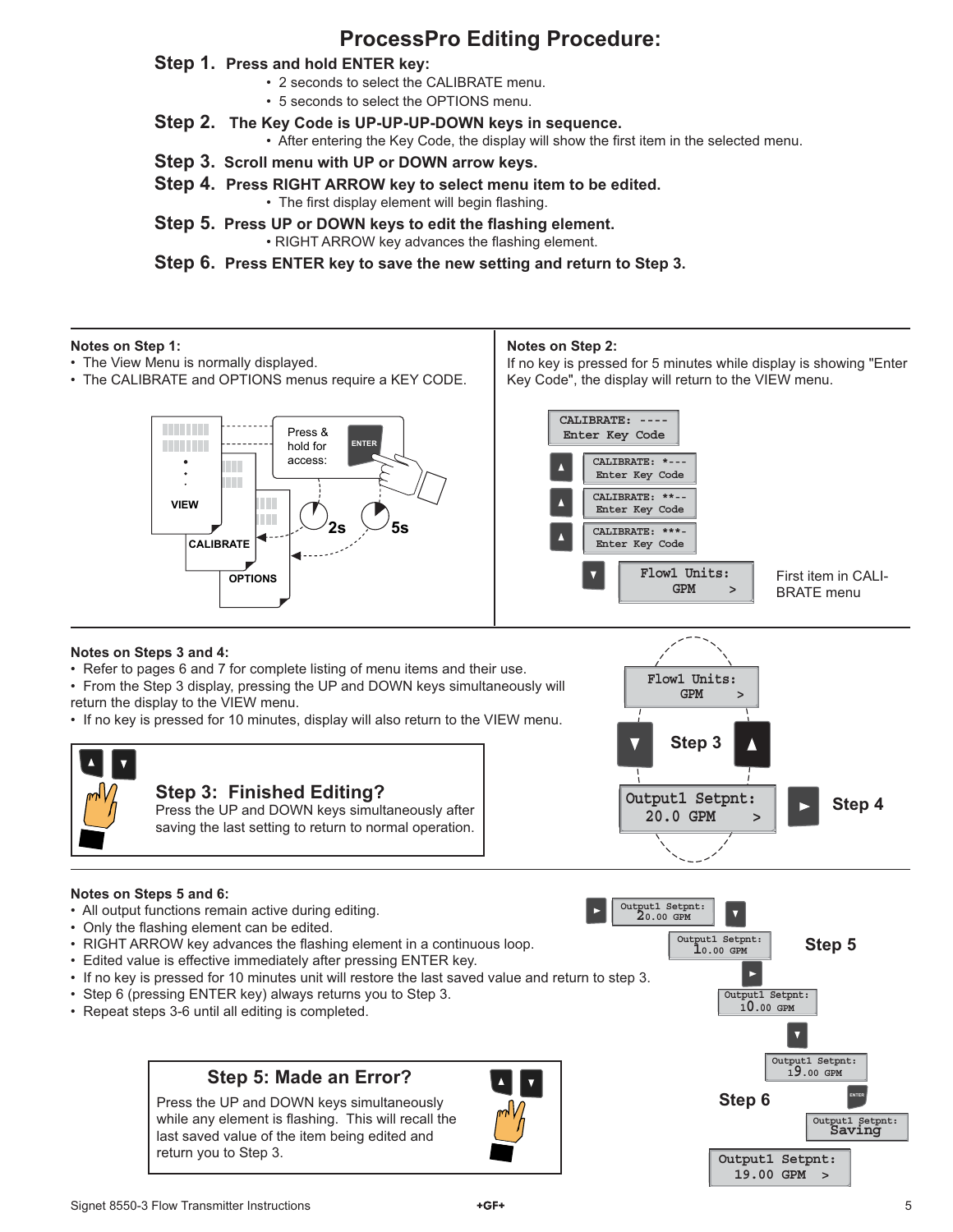## **Calibrate Menu**

| <b>Display</b><br>(Factory settings shown)           | <b>Description</b>                                                                                                                                                                                                                                                                                                        |  |
|------------------------------------------------------|---------------------------------------------------------------------------------------------------------------------------------------------------------------------------------------------------------------------------------------------------------------------------------------------------------------------------|--|
| Flow1 Units:<br><b>GPM</b><br>$\geq$                 | The first three characters set the Flow Rate units of measure. They have no effect on<br>calculations. They may be any alpha or numeric character, upper or lower case. The last<br>character sets the Flow rate Timebase. Select S (seconds, M (minutes, H (hours) or D (days)                                           |  |
| Flow1 K-Factor:<br>60.000<br>≻                       | This setting tells the transmitter how to convert the input frequency from the flow sensor into<br>a flow rate. The K-factor is unique to the sensor model and to the pipe size and schedule.<br>Refer to data in the sensor manual for the correct value. Limits: 0.0001 to 99999. (The<br>K-factor cannot be set to 0.) |  |
| Total1 Units:<br>Gallons<br>≻                        | This setting identifies the Totalizer units. It has no effect on any calculation. It serves as a<br>label only. Each character can be any alpha or numerical selection, upper or lower case.                                                                                                                              |  |
| Totall K-Factor:<br>60.00<br>≻                       | This setting tells the transmitter how to convert the flow sensor signal into a volumetric total.<br>It also is used as the basis for the Open Collector pulse mode.<br>The setting is usually the same as the Flow K-factor, or different by x10 or x100.<br>Limits: 0.0001 to 99999. (The K-factor cannot be set to 0)  |  |
| Loop1 Source:<br>Flow1<br>$\geq$                     | Select the input source to be associated with Loop output #1:<br>Flow sensor #1, Flow sensor #2, or Delta Flow.                                                                                                                                                                                                           |  |
| Loop1 Range: GPM<br>$000.00 \rightarrow 100.00$<br>≻ | Select the minimum and maximum values for the Current loop output #1.<br>The 8550 will allow any values from 0.0000 to 99999.                                                                                                                                                                                             |  |
| Output1 Source:<br>Flow1<br>$\geq$                   | Select the input source for Open Collector output #1: Flow sensor #1, Flow sensor #2, or<br>Delta Flow.                                                                                                                                                                                                                   |  |
| Output1 Mode:<br>$\geq$<br>Low                       | Select the mode of operation for Open Collector output #1.<br>Options available are High, Low, Pulse (volumetric), or Frequency (based on rate).<br>The signal may be disabled if not in use.                                                                                                                             |  |
| Output1 Setpnt:<br>$GPM$ ><br>1.0                    | In Low or High Mode, this Open Collector output will be activated when the Flow rate reaches<br>this value. Be sure to modify this setting if you change the Flow Units.                                                                                                                                                  |  |
| Output1 Hys:<br>5.0<br>$GPM$ >                       | The Open Collector output will be deactivated at Setpoint ± Hysteresis, depending on High or<br>Low Setpoint selection. (See details on page 4.)                                                                                                                                                                          |  |
| Output1 Volume:<br>$100.00$ Gallons<br>≻             | In Pulse mode, Open collector output #1 will generate one pulse when this volume of flow<br>passes the sensor. (The measurement is based on the Total 1 K-factor).<br>The 8550 will allow any value from 0.0001 to 99999.                                                                                                 |  |
| Output1 PlsWdth:<br>$0.1$ Seconds<br>$\geq$          | In Pulse mode, this setting defines the duration of Open Collector output pulse #1. The 8550<br>allows any value from 0.1 seconds to 999.9 seconds.                                                                                                                                                                       |  |
| Output1 Freq.:<br>1 ><br>Divide by                   | In Frequency mode, Open Collector output #1 will simulate the sensor frequency, divided<br>by this setting. Set for 1 (input frequency = output frequency). Set for even numbers<br>$(2, 4, 6, 8, \ldots, 254$ maximum) to scale output fequency.                                                                         |  |
| Last CAL:<br>$04 - 20 - 06$                          | Use this "note pad" to record important dates, such as annual recertification or scheduled<br>maintenance.                                                                                                                                                                                                                |  |

**All functions labeled "1" will repeat for channel 2.**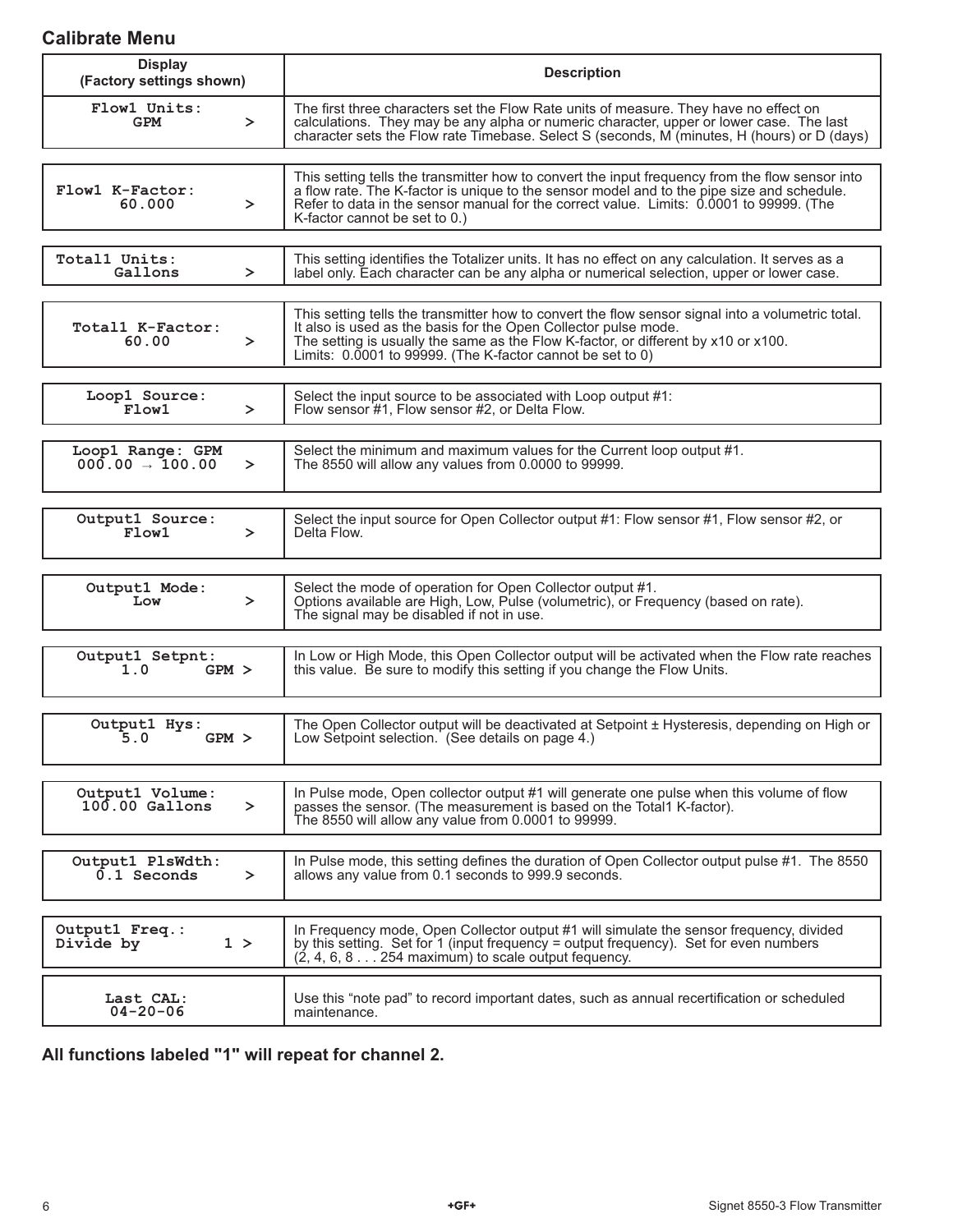## **Options Menu**

| <b>Display</b><br>(Factory settings shown)       | <b>Description</b>                                                                                                                                                                                                                                                                       |  |
|--------------------------------------------------|------------------------------------------------------------------------------------------------------------------------------------------------------------------------------------------------------------------------------------------------------------------------------------------|--|
| Contrast:<br>3<br>$\geq$                         | Adjust the LCD contrast for best viewing. A setting of 1 is lower contrast, 5 is higher.<br>Select lower contrast if the display is in warmer ambient surroundings.                                                                                                                      |  |
| Flow1 Decimal<br>*****<br>$\geq$                 | Set the decimal to the best resolution for your application. The display will automatically<br>scale up to this restriction.<br>Select *****., *****, ***.**, **.*** or *.****                                                                                                           |  |
| Total1 Decimal<br>****** **<br>$\geq$            | Set the totalizer decimal to the best resolution for your application.<br>Select *********., *******.*, or ******.**                                                                                                                                                                     |  |
| Averaging 1:<br>Off<br>$\geq$                    | OFF provides the quickest output response to changes in flow.<br>Longer averaging period produces more stable display and output response.<br>Select OFF, 8 s, 20 s, 50 s or 120 s.                                                                                                      |  |
| Sensitivity 1:<br>0<br>$\geq$                    | Sensitivity works in conjunction with Averaging to balance response time with signal<br>stability. Selections are 0 to 9. Select 0 (zero) for the minimum sensitivity, or 9 for the<br>maximum sensitivity. The function is described below.                                             |  |
| Total Reset:<br>Lock Off<br>$\geq$               | Lock Off : No key code required to reset the resettable totalizer.<br>Lock On : The Key Code must be entered to reset the resettable totalizer.                                                                                                                                          |  |
| Loop1 Adjust:<br>4.00<br>$mA$ ><br>Loop1 Adjust: | Adjust the minimum and maximum current output. The display value represents the<br>precise current output.<br>Adjustment limits:<br>$\cdot$ 3.80 mA < 4.00 mA > 5.00 mA<br>$\cdot$ 19.00 mA < 20.00 mA > 21.00 mA<br>Use this setting to match the system output to any external device. |  |
| 20.00<br>mA >                                    |                                                                                                                                                                                                                                                                                          |  |
| Output1 Active:<br>$\geq$<br>Low                 | Active HIGH: This setting is used to turn a device (pump, valve) ON at the setpoint.<br>Active LOW: This setting is used to turn a device OFF at the setpoint.                                                                                                                           |  |
| Test Loop1:                                      | Press UP or DOWN keys to manually order any output current value from 3.6 mA to<br>21.00 mA to test current loop output.                                                                                                                                                                 |  |

| Test Output 1: | Press UP or DOWN keys to manually toggle the state of open collector output. |
|----------------|------------------------------------------------------------------------------|

### **All functions labeled "1" will repeat for channel 2.**

## **NO AVERAGING, no SENSITIVITY**

With AVERAGING set to 0 (zero) and with SENSITIVITY set to zero, the 8550 responds to every unstable shift in the flow. The dashed red line represents the actual output of the flow sensor in unstable flow conditions.

### AVERAGING only

With AVERAGING set to 50 seconds and SENSITIVITY still set to zero the flow rate is stabilized, but a sharp change in flow rate is not represented for 50 seconds or longer. (dotted green line).

## AVERAGING and SENSITIVITY

With AVERAGING at 50 seconds and SENSITIVITY set to 4 OR 5, the flow rate is stabilized, while the sudden shift in flow is reflected very quickly. (Solid blue line)



NOTE: The SENSITIVITY function is ineffective if the AVERAGING function is set to zero (seconds).